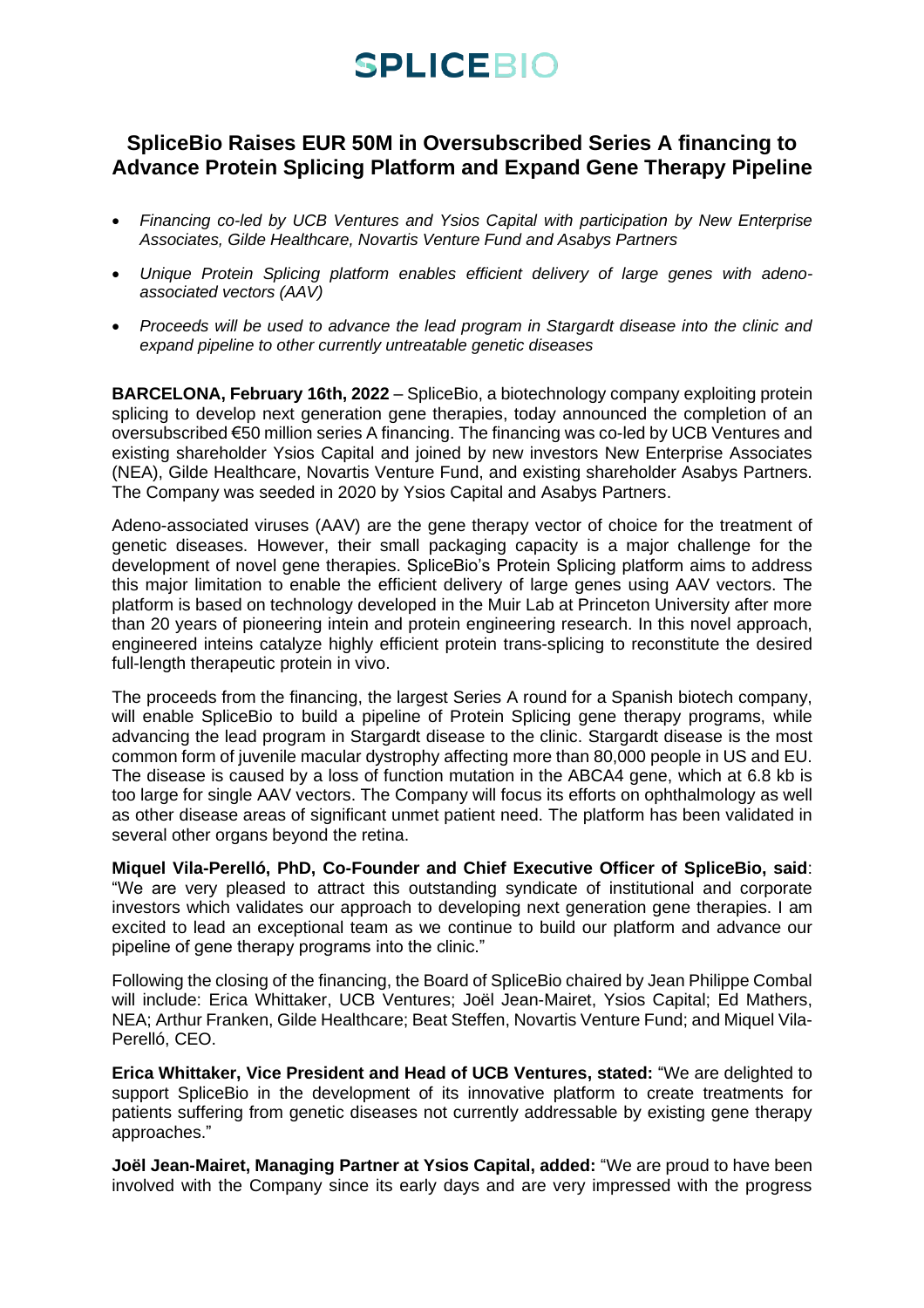# **SPLICEBIO**

achieved to date. SpliceBio's platform represents an unprecedented opportunity to expand the universe of diseases that can be addressed with gene therapy. This financing is also a testament to the growing potential of the biotech hub in Barcelona."

**Ed Mathers, General Partner at NEA, commented**: "We are very pleased to back this team, building on the founders' early-stage research at Princeton's Muir Laboratory to develop SpliceBio into a world leading gene therapy player. We believe SpliceBio's innovative approach to maximizing the capacity of AAV vectors has the potential to make a meaningful impact in the delivery of much needed gene therapies, and we look forward to supporting the Company through its next stages of growth."

**ENDS**

For further information, please contact:

**Optimum Strategic Communications**  Mary Clark, Manel Mateus, Zoe Bolt

Tel: +44 (0) 20 3922 1906 Email: [splicebio@optimumcomms.com](mailto:splicebio@optimumcomms.com)

# **Notes to Editors**

# **About SpliceBio**

SpliceBio is a biotechnology company exploiting Protein Splicing to develop the next generation of gene therapies. The Company's proprietary platform enables efficient delivery of large genes with adeno-associated vectors (AAV), overcoming the most fundamental challenge in the quest to curing a broad range of genetic diseases. SpliceBio's platform is based on technology developed in the Muir Lab at Princeton University after more than 20 years of pioneering intein and protein engineering research. For additional information, please visit [www.splice.bio.](http://www.splice.bio/)

# **About Split Inteins**

Inteins are auto-processing domains found in organisms from all domains of life. These proteins carry out a process known as protein splicing, which is a multi-step biochemical reaction comprised of both the cleavage and formation of peptide bonds. While the endogenous substrates of protein splicing are specific essential proteins found in inteincontaining host organisms, inteins are also functional in exogenous contexts and can be used to chemically manipulate virtually any polypeptide backbone. After more than 20 years of pioneering intein research characterizing the structure-activity relationship of inteins and optimizing their properties, SpliceBio's co-founders have developed a new generation of engineered split inteins designed for therapeutic use. The Company has developed additional proprietary technologies that altogether conform its Protein Splicing platform.

#### **About Stargardt disease**

Stargardt disease is a genetic eye disorder that causes retinal degeneration and vision loss. Stargardt disease is the most common form of inherited macular degeneration, affecting 1 in 8,000 people in the world, including children. There are no treatments currently available for Stargardt patients.

#### **About UCB Ventures**

UCB Ventures is a strategic corporate venture fund established in 2017 to further strengthen UCB's ability to create value from novel insights and technologies that can transform the lives